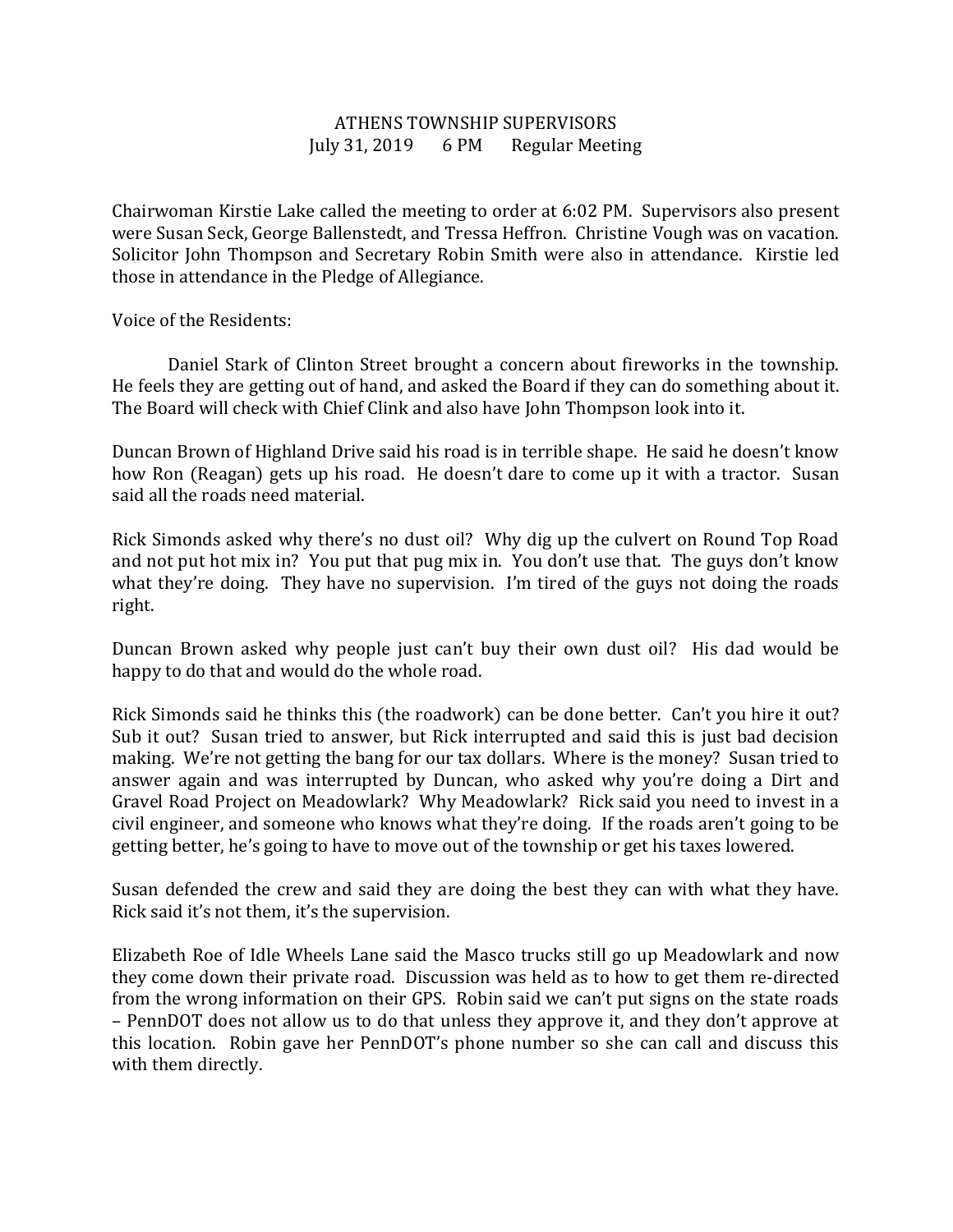Page Two Athens Township Supervisors July 31, 2019

Ronald Reagan of Sunnyfield Drive asked about his road. What's the plan? Why did you start the project if you don't have the material to finish it? Susan said we're just waiting on the bond for the material. Ron asked why you used that excavator for ditches? Smithfield, Ridgebury, Litchfield – they don't have deep ditches like we do. Ron said the guys don't dig out the potholes before they repair them – they just put the stuff in the pothole, roll it, and leave. He questioned the budget, saying the last couple years you've dumped a fortune into the police department. Next year, switch that funding to the road crew. Six guys can't take care of 75 miles of road. Susan said we only have 5 guys. Ron said the Dirt and Gravel Road projects take the guys away from doing their regular road work.

Aaron Brotzman of Weaver Road asked if there is money in the budget to do the roads? He asked if we keep records on how to fix these roads and what was done? Aaron said he's looked on Google – PA is listed as  $12<sup>th</sup>$  in the country for bad roads. He said he doesn't believe Susan has a consultant. Susan said the PennDOT Municipal Services rep goes out with her, and she can have him meet with Aaron if he wants. Aaron said he would like to meet him. He's retired and has time to drive the roads now. He can't find a good one in the township. We should hire a company to do a section of road and see what it looks like.

Rick Simonds said you should use 4" – 6" of DSA, not just 1" – 2". Susan said we use 10" with the Dirt and Gravel Road Projects.

Duncan Brown expressed concerns with the 4-wheelers. Nothing stops them. Rick Simonds said they never moved the GPS from his road (old West Park Road) when he built the township a new road (Bobcat Road). Richard Bean said he contacted Bradford County Planning and they will correct it.

Richard Bean presented a Certificate of Appreciation to Emily Chilson for purchasing and installing a Gaga Pit in Round Top Park for her Girl Scout Silver Award. She did fundraisers to get the funds and did an amazing job installing it. Thank you, Emily!

Next was the opening of the bids for the crusher. We only received one bid and it was from Daniel Mazzarese in the amount of \$2,000. On motion of Susan, second by Tressa, it was unanimous to accept this bid for the crusher.

Aaron Brotzman asked if the township can require a survey to sell property. We can't require that – that is something done at the State level. He should check with Tina Pickett.

Richard Bean reported for the Parks Commission. Mikala Horton will be building picnic tables and will be starting soon. Phase III is being closed out and we will receive \$49,149. Robin will have all the revised Phase II paperwork to DCNR by Wednesday and it will be completed. No report from the solicitor concerning the Time Warner franchise fee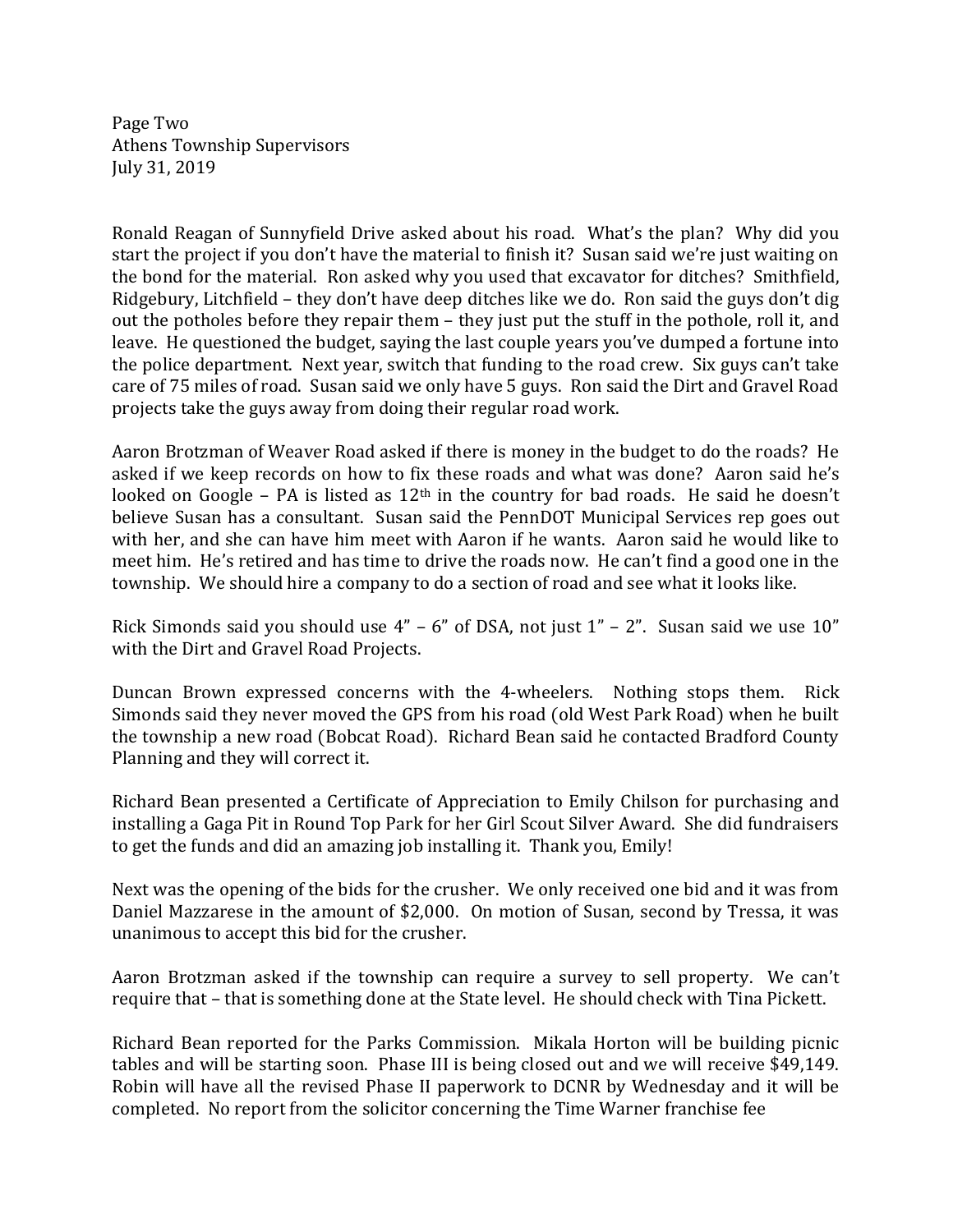Page Three Athens Township Supervisors July 31, 2019

worksheet with Spectrum fee worksheet. We now have a new contract with Spectrum for the antenna rental. The August 10<sup>th</sup> Bradford County Summer Park Series on Round Top is in the final phase of planning . We need volunteers Friday night at 6 PM and Saturday at 10 AM to set up and at 6 PM to clean up. Construction on the ATV Trail grant will start August 12<sup>th</sup>. The restroom is scheduled for delivery the same week. The pavilion is scheduled for the week of the  $25<sup>th</sup>$ . The game camera was in place for the second time. The two weeks counted 721 cars. We had vandalism at the airfield and the back gate. Four wheelers or vehicle wheels tore up the grass.

Fire Chief Bryan Farr was present for ATVFC. He said they have been very busy, and he thanked the Board for their support. Discussion was held on pre-emption capability for the township traffic signals. On motion of George, second by Susan, it was unanimous to approve the activation/installation of pre-emption capabilities on the traffic signals, to be paid for from the Act 13 fund.

Discussion was also held on doing a revision to close a loophole in our current fire company ordinances with regard to allowing billing under certain circumstances such as negligence, etc. John Thompson will get with Bryan on this.

Ron Reagan presented the Williams Subaru of Sayre 4-lot subdivision at 1730 Elmira Street. Surveyor Pat Grimes of Butler Surveying was present, but there was no Power of Attorney to allow him to speak for the applicant. On motion of George, second by Tressa, it was unanimous to table this subdivision until our August meeting because no representative from Williams Subaru was present.

Ron discussed the ordinance updates. He is worried about liability if we require Knox boxes. He asked the Board to please look at the Zoning Ordinance, SALDO, and the Code of Athens Township and give any updates or changes to Planning Commission as soon as they can. He asked for \$25,000 from Act 13 funds to keep going to update all of these. On motion of George, second by Kirstie, it was unanimous to allocate \$25,000 of Act 13 funding for this process.

On motion of Tressa, second by George, it was unanimous to approve the closure of Bressler Street for Williams Friday Night Headlights event on August 9th from 5 – 9:30 PM.

On motion of Kirstie, second by Tressa, it was unanimous to approve contracting with Praesidium through Selective Insurance for \$16 background checks for new hires.

On motion of Tressa, second by Kirstie, it was unanimous to execute the pension plans Investment Policy Statements from C&N Bank.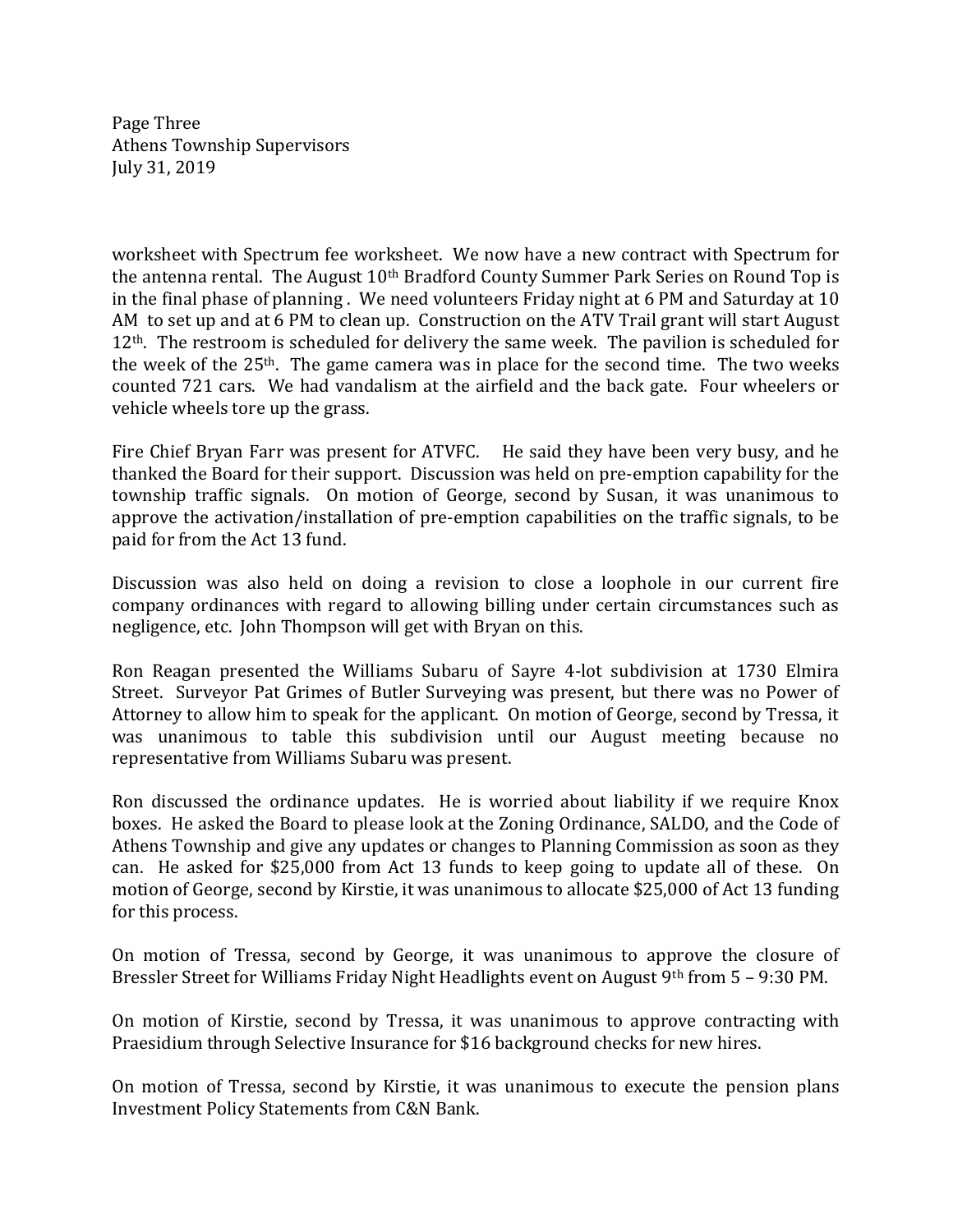Page Four Athens Township Supervisors July 31, 2019

Susan reported on the roads. She said the weather has been a real problem. They're trying to do a little bit all over. There was a delay in getting material as well. She is working with FEMA on the August flooding projects. Tressa commented that people can't compare our roads to Litchfield, Ridgebury and Smithfield – they're small with much less traffic and we're huge. Everyone uses our roads to get to those places. Susan said Williams Energy donated 450 tons of road material to us and trucked it in for us as well.

On motion of George, second by Kirstie, it was unanimous to approve the minutes of July 16, 2019 as written.

On motion of Tressa, second by George, it was unanimous to pay the monthly bills as presented. A complete listing of revenues and expenditures is on file in the office of the Treasurer.

On motion of Kirstie, second by Tressa, it was unanimous to accept the monthly reports as presented.

Correspondence/Information was as presented in the meeting agenda.

Chairwoman Lake took the Board into executive session at 7:30 PM for personnel and pending litigation. The regular meeting reconvened at 9:25 PM.

Ed had submitted the junkyard inspection reports. Susan was concerned that she was not asked to accompany him on the inspections because she is the supervisor who oversees the junkyards. Discussion was held as to the approvals for the junkyards since there were so many deficiencies on the inspection reports. On motion of Kirstie, second by George, it was unanimous to table the approvals until Susan and Kirstie can get with Ed on these.

On motion of Kirstie, second by Tressa, it was unanimous to direct Susan to have Vacri restore the approved stormwater facilities at Airport Seniors by re-opening it through the Cole Street berm.

On motion of Kirstie, second by Tressa, it was unanimous to have Robin get a price from Cohen Law Firm with regard to our franchise agreements.

On motion of Kirstie, second by Tressa, it was unanimous to hire Brenda Finnerty as our cleaning person/agency for 4 hours/1 day per week at \$20/hour, as a subcontractor, contingent upon the results of her background check, to start the beginning of September once her employment paperwork is complete with Ruth.